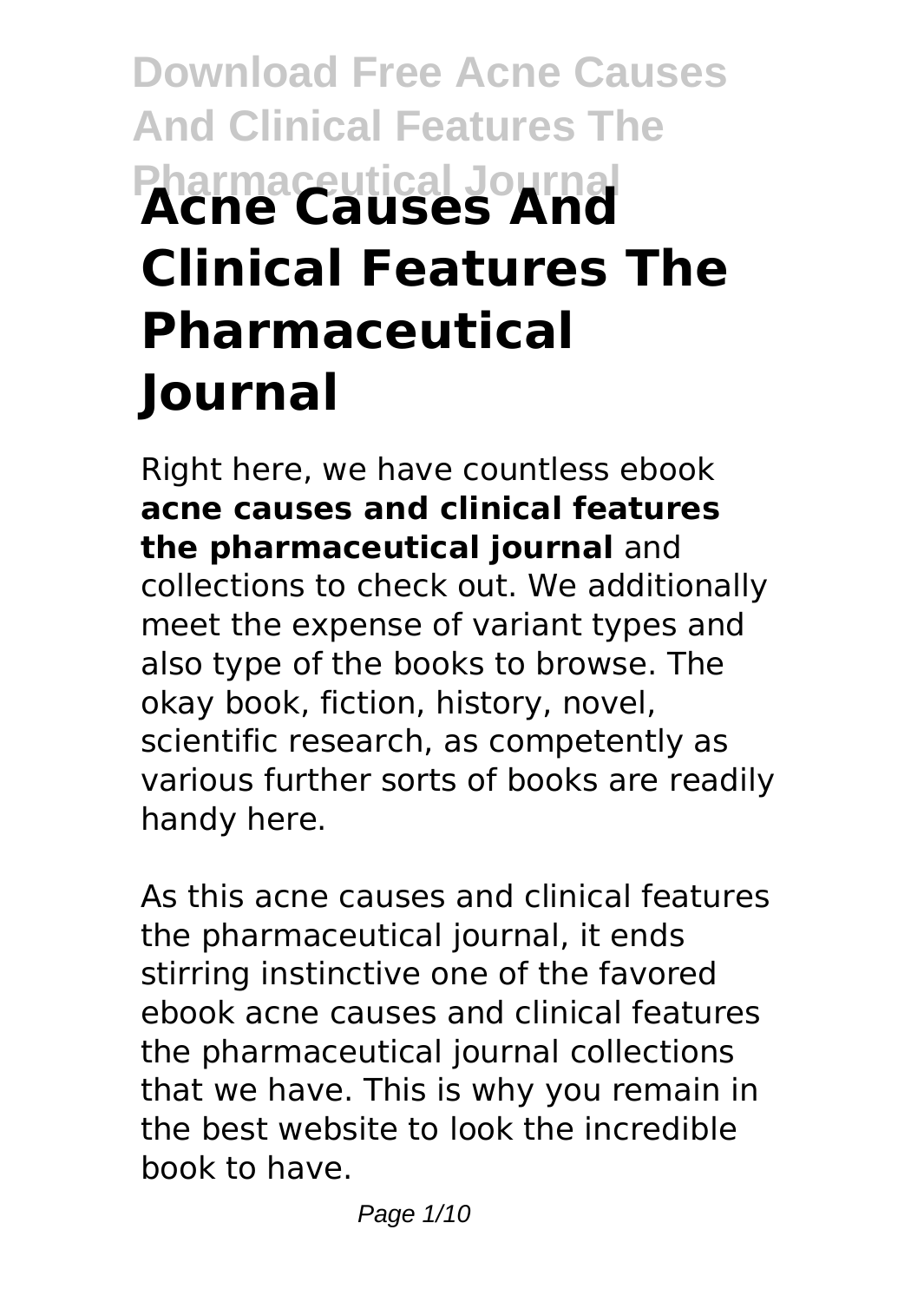# **Download Free Acne Causes And Clinical Features The Pharmaceutical Journal**

Open Culture is best suited for students who are looking for eBooks related to their course. The site offers more than 800 free eBooks for students and it also features the classic fiction books by famous authors like, William Shakespear, Stefen Zwaig, etc. that gives them an edge on literature. Created by real editors, the category list is frequently updated.

### **Acne Causes And Clinical Features**

Causes. Four main factors cause acne: Excess oil production; Hair follicles clogged by oil and dead skin cells; Bacteria; Excess activity of a type of hormone (androgens) Acne typically appears on your face, forehead, chest, upper back and shoulders because these areas of skin have the most oil (sebaceous) glands. Hair follicles are connected to oil glands.

#### **Acne - Symptoms and causes - Mayo Clinic**

Page 2/10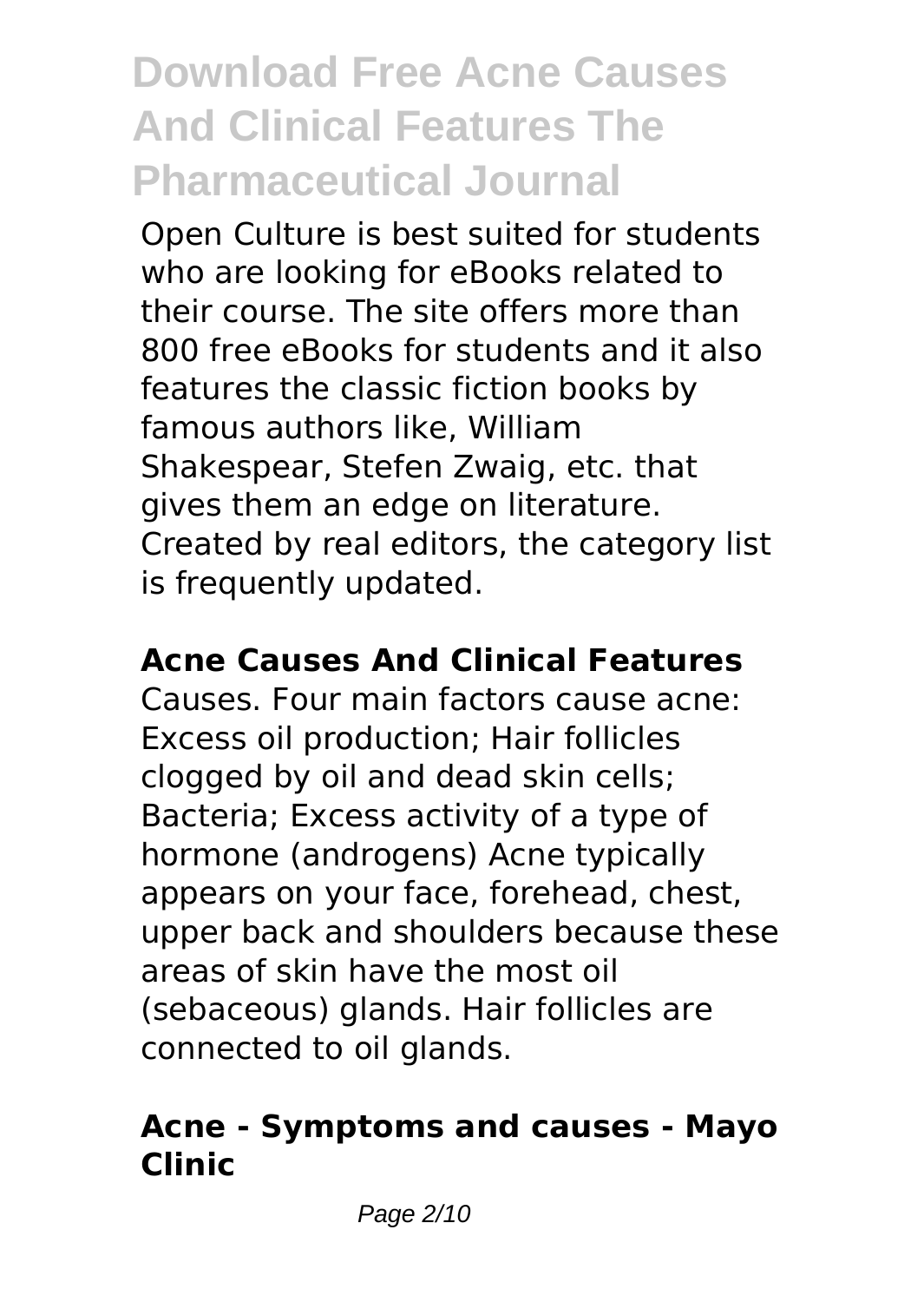# **Download Free Acne Causes And Clinical Features The**

**Pharmaceutical Journal** Clinical variants of acne (adapted from NHS Clinical Knowledge Summaries4) include: Acne conglobata — very severe acne where inflammatory lesions predominate and run together, often accompanied by exudate or bleeding. This form of acne can cause extensive scarring. Acne fulminans — sudden severe inflammatory reaction that

### **Acne causes and clinical features - The Pharmaceutical Journal**

Acne is primarily a hormonal condition driven by male or 'androgenic' hormones, which typically become active during the teenage years. Sensitivity to such hormones, combined with bacteria on the...

#### **Causes and Treatment of Acne - WebMD**

Acne vulgaris is a chronic skin condition which involves inflammation of the pilosebaceous unit — the hair follicle and the sebaceous gland. It affects the areas where there are most sebaceous glands,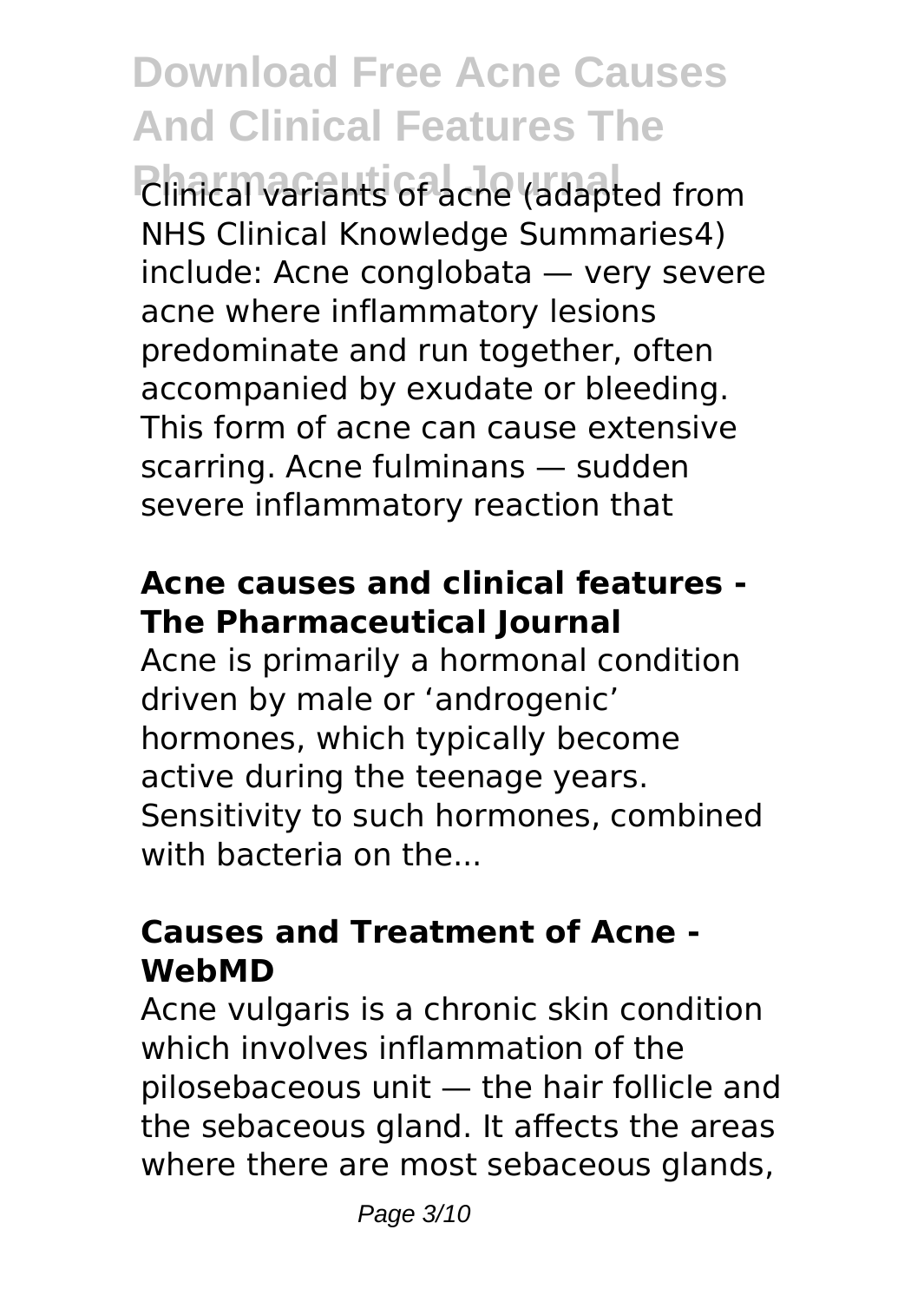**Download Free Acne Causes And Clinical Features The** that is the face, chest and upper back and shoulders.

#### **Acne: causes and clinical features | Learning article ...**

There are many causes of adult female acne. Polycystic ovarian syndrome: Women with POS have elevated male hormones, irregular or anovulation and other clinical features including acne, Shainhouse says. Stress and hormones are the two biggest adult acne triggers, says Kenneth Mark, a New York and Colorado-based cosmetic dermatologist.

#### **What Causes Adult Acne and How to Treat It**

Acne occurs when the pores of your skin become blocked with oil, dead skin, or bacteria. Each pore of your skin is the opening to a follicle. The follicle is made up of a hair and a sebaceous (oil)...

### **Acne: Causes, Risk Factors, and Treatment**

Find out more about the causes of

Page 4/10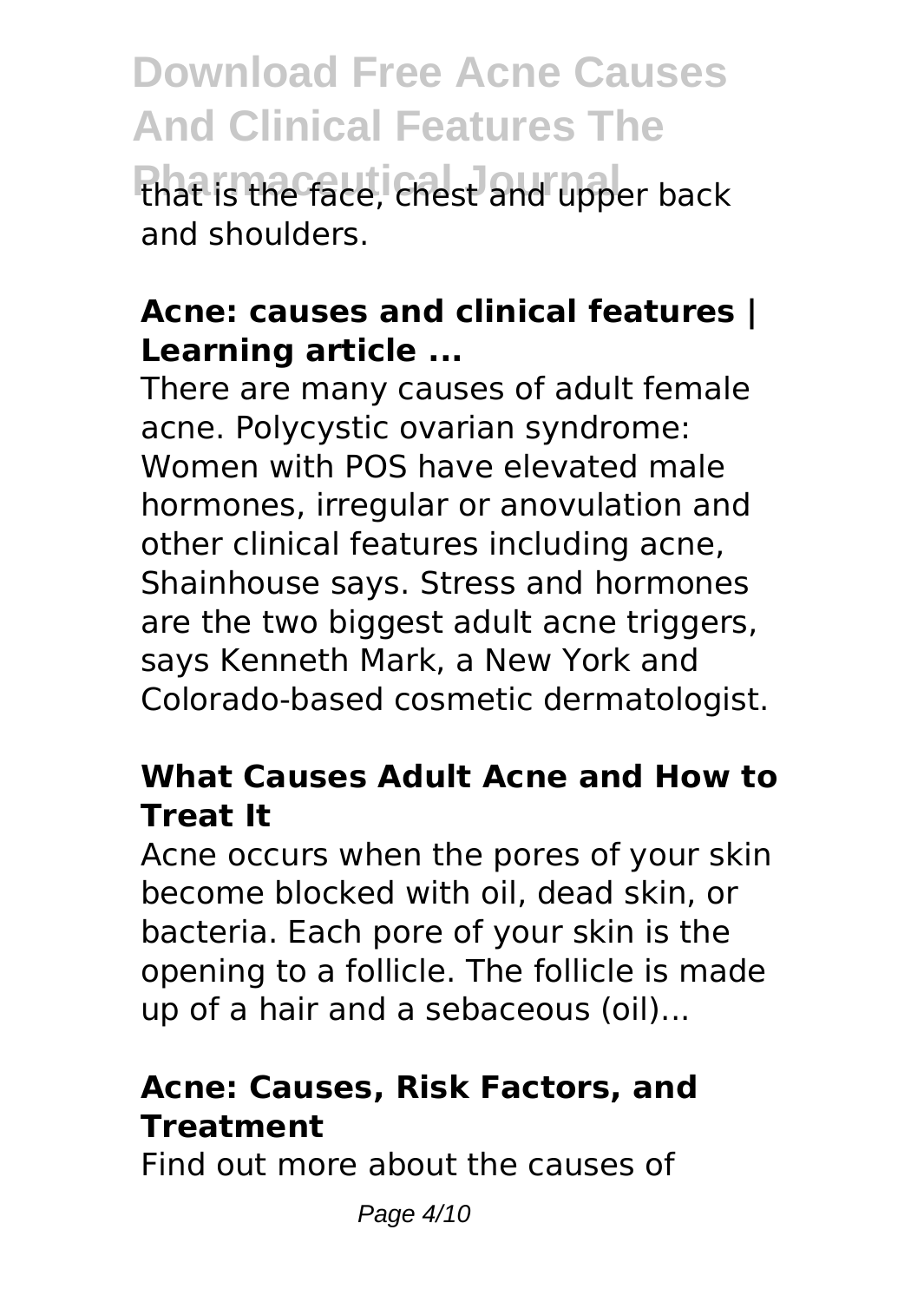**Download Free Acne Causes And Clinical Features The**

**Pharmwhat are the clinical features of** acne vulgaris? Acne most often affects the face, but it may spread to involve the neck, chest and back, and sometimes even more extensively over the body. Individual lesions are centred on the pilosebaceous unit, ie the hair follicle and its associated oil gland. Several types of acne spots occur, often at the same time.

# **Acne vulgaris | DermNet NZ**

Acne is very common among adolescents and young adults, but can persist into adulthood. Nearly 85% of teenagers are affected by acne at some point during their teenage years. In total, more than 50 million people have acne in the United States. Permanent scarring, poor self-image, depression, and anxiety can result from acne

#### **Acne clinical guideline - American Academy of Dermatology**

Avoid oily or greasy cosmetics, sunscreens, hairstyling products or acne

Page 5/10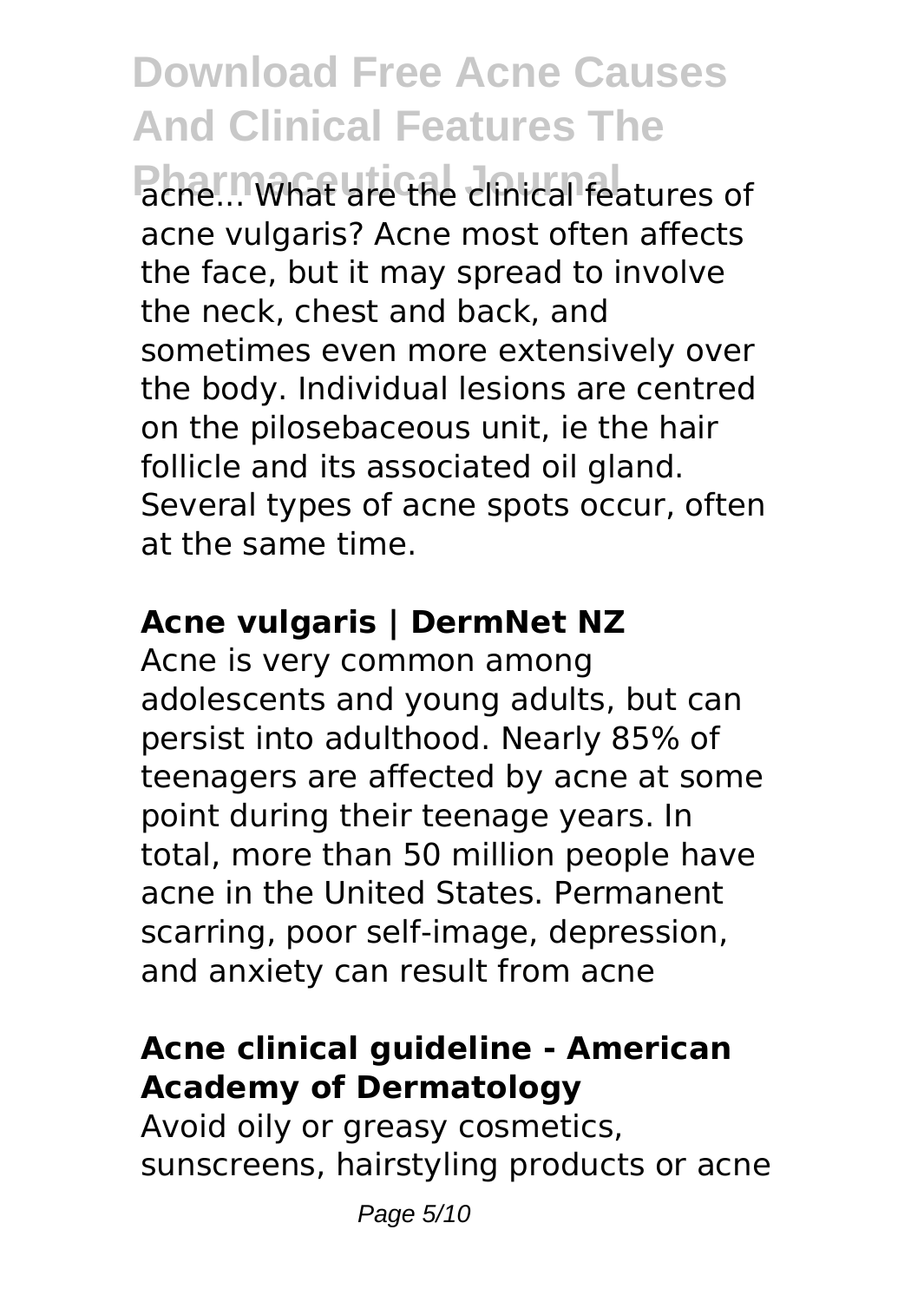**Download Free Acne Causes And Clinical Features The**

**Pharmaceutical Discrete State and Topics** based or noncomedogenic, which means they are less likely to cause acne. Protect your skin from the sun. For some people, the sun worsens acne. And some acne medications make you more susceptible to the sun's rays.

## **Acne - Diagnosis and treatment - Mayo Clinic**

Clinical observations support the importance of androgens for the development of acne. Although the majority of patients with acne have normal androgen levels, androgen excess due to conditions such as polycystic ovarian syndrome, congenital adrenal hyperplasia, or adrenal or ovarian tumors can cause acne.

# **RELATED TOPICS - Evidence-Based Clinical Decision Support ...**

Acne is a chronic skin condition which occurs when the hair follicles get clogged with dead skin cells and sebum, which is secreted by the sebaceous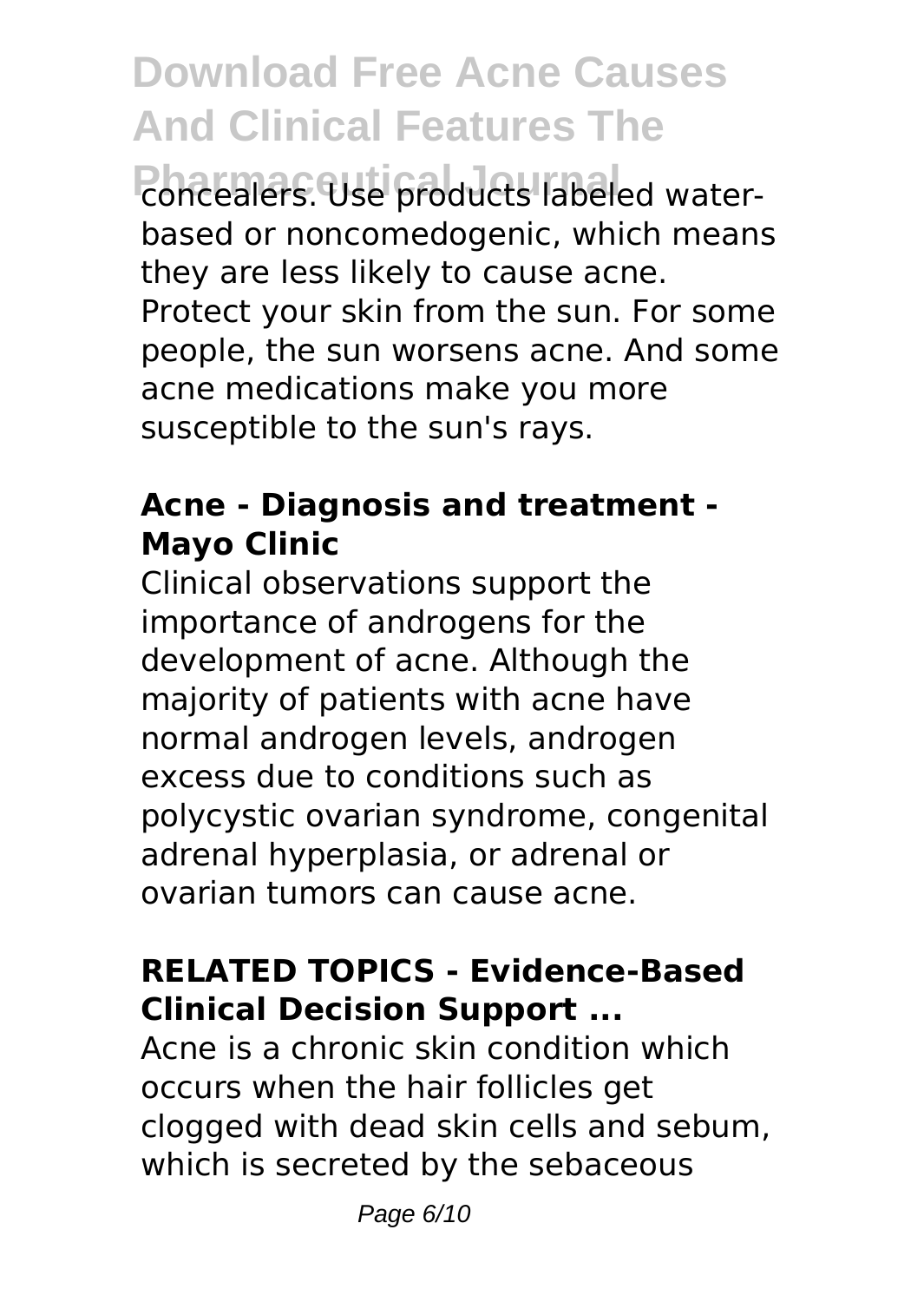**Download Free Acne Causes And Clinical Features The Pharmaceutical Journal** glands. This is very common among teenagers due to hormonal changes and increased androgen production during puberty; genetics also play a major role in the etiology.

#### **Difference Between Acne and Pimple | Clinical Features ...**

High level of testosterone is another common cause of this condition. Propionibacteriumacnes is the primary acne-causing bacteria. Acne fulminans can occur when there is an antigenic response by the body towards this bacterium. Anabolic steroids and oral isotretinoin are some other causes of acne fulminans.

### **Acne Fulminans: Causes, Symptoms And Treatments**

Acne fulminans has been associated with increased androgens (male hormones), autoimmune complex disease and genetic predisposition. It may be related to an explosive hypersensitivity reaction to surface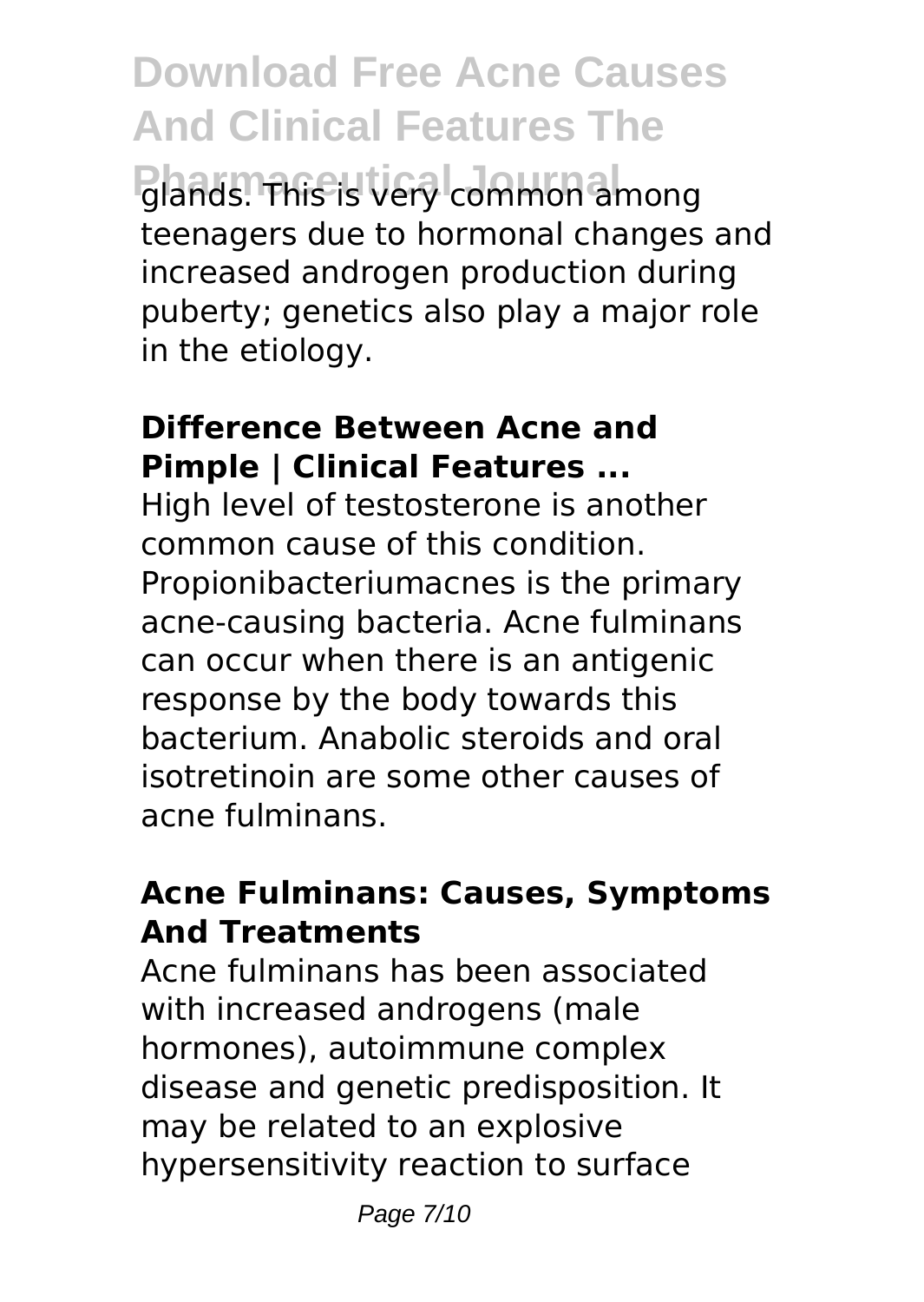**Download Free Acne Causes And Clinical Features The Pacteria (Cutibacteria acnes).** Acne fulminans may be precipitated by:

# **Acne fulminans | DermNet NZ**

Acne has a varied etiology which includes genetics, hormonal function, bacterial growth, and other causes. Clinically, ance can be identified by open or closed comedones, and/or by erythematous papules and pustules on the face, as well as erythema on the surrounding skin.

### **Dermatology Exam: Acne vs. Rosacea | Stanford Medicine 25 ...**

Early papular lesions are usually asymptomatic, but pustular lesions are often pruritic and occasionally painful. Large lesions can be painful. Abscesses and sinuses may be present and may emit...

# **Acne Keloidalis Nuchae (AKN) Clinical Presentation ...**

Several factors can cause acne, including: acne bacteria (P. acnes)

Page 8/10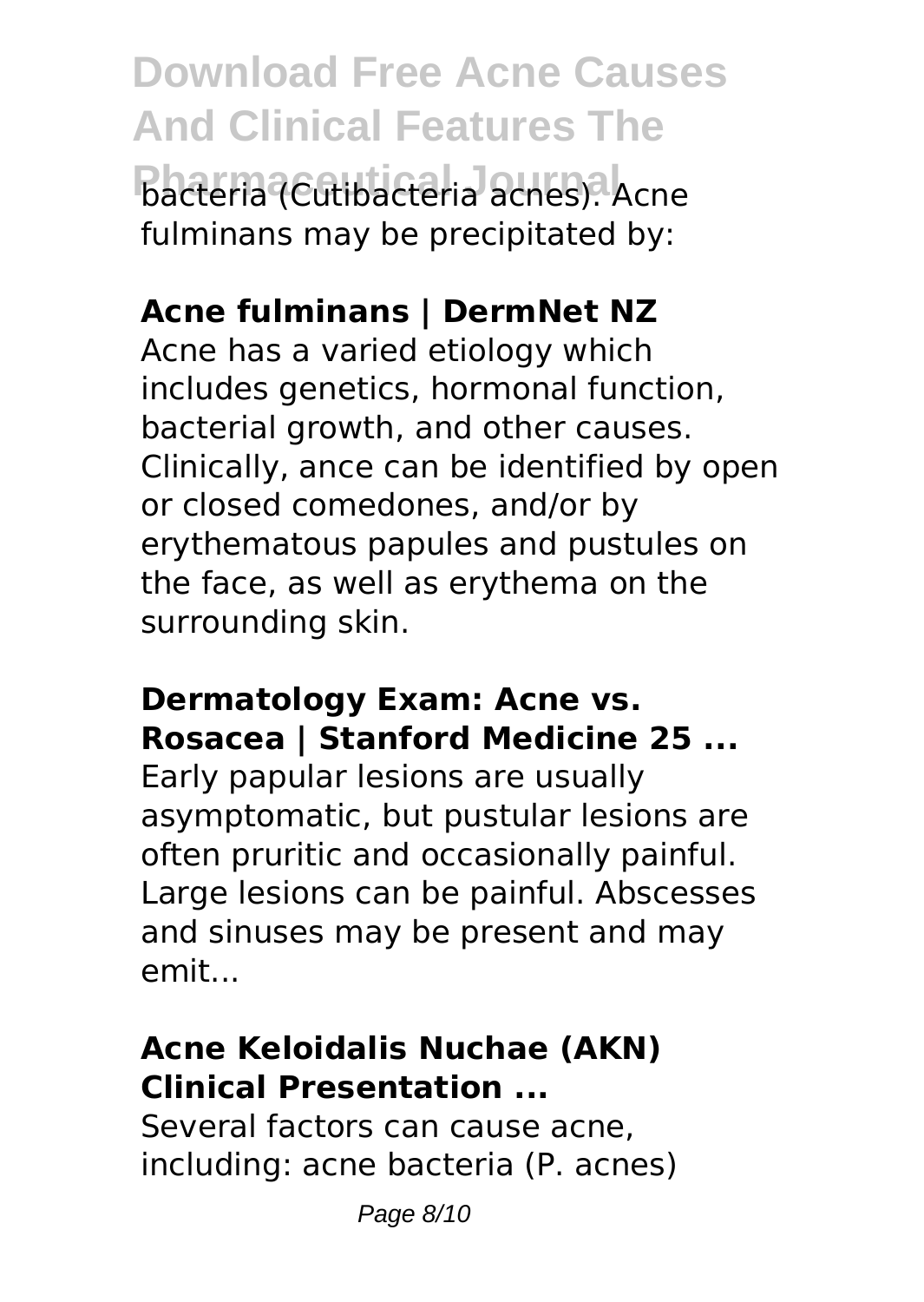**Download Free Acne Causes And Clinical Features The** Phagged pores (dead skin cells and oil)

# **Subclinical Acne: Definition, Causes, Treatment, and ...**

Medical prescription that alters hormone levels can worsen(aggravate) acne. This include medication such as;corticosteroids, halogens and longterm use of antibiotics.Using inhaled corticosteroid drugs (as with COPD) may be implicated in acne and other skin manifestations.

#### **Facts About Acne Vulgaris. – Medicare health blog**

Acne is usually recognized as a disorder of adolescence. However, the referral of patients over the age of 25 years with acne has significantly increased over the past 10 years. The clinical features of 200 patients over the age of 25 years, referred to our department for treatment of acne, were eva …

### **Post-adolescent Acne: A Review of Clinical Features**

Page 9/10